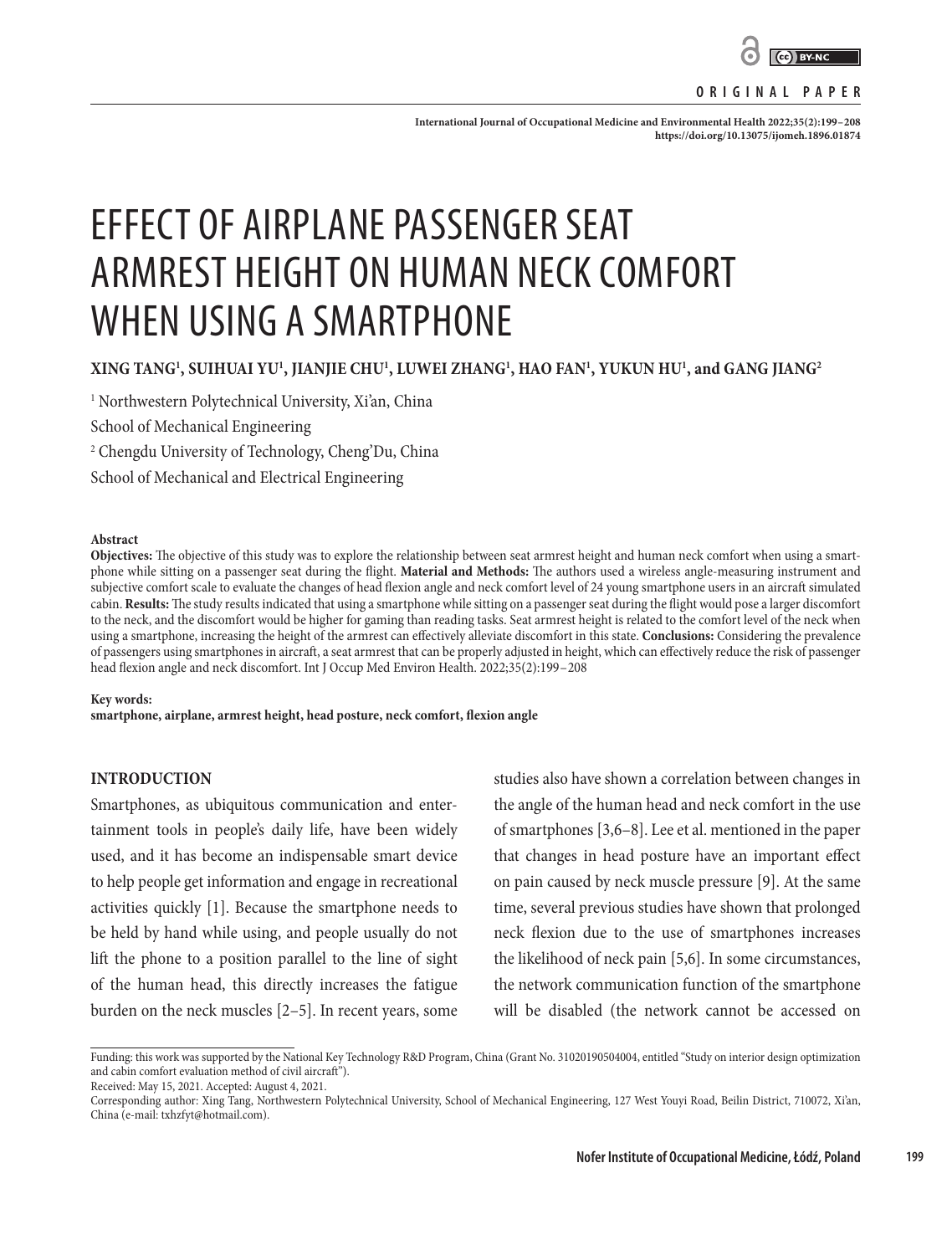**Table 1.** Characteristics of the participant of the study on the relationship between seat armrest height and human neck comfort when using a smartphone while sitting on a passenger seat during the flight, Xi'an Shaanxi, China, October 2019

| Variable                    | Participants<br>$(N = 24)$ |
|-----------------------------|----------------------------|
| Age [years] $(M \pm SD)$    | 24(2.8)                    |
| Height [cm] (M±SD)          | 168.25(8.2)                |
| Arm length $[cm](M \pm SD)$ | 65.87(4.4)                 |
| Weight [kg] $(M\pm SD)$     | 57.3(9.5)                  |

the aircraft). In this time, people usually use the phone as an entertainment tool (for reading and gaming activities). Due to airline deregulation [10] and the lack of other entertainment activities, the use of time on smartphones will further boost [11–13].

Previous studies have shown that maintaining the lineof-sight position with the eye when the height of a traditional desktop computer monitor and providing effective arm and wrist support can reduce the fatigue burden of the muscles involved [14–16]. Findings of Syamala et al. indicated that a chair with adequate support can be an effective intervention to reduce the biomechanical exposures and associated muscular pain in the neck and shoulders during mobile phone use [8]. Due to cost considerations, the armrest height of mainstream cabin seats is currently not adjustable. Based on the studies mentioned above, such armrest designs may cause neck pain when passengers use smartphones for a long time. This also reflects the growing concern about neck diseases caused by using smart devices in recent years [17–20].

Research by Vasavada et al. investigated head and neck postures that were adopted to view a tablet computer positioned at various angles and located at about elbow height. Resulting postures were estimated to place 3–5 times more strain on the neck muscles than neutral neck postures [21]. Correcting the awkward head and neck posture is an important way to prevent users from neck pain while using smartphones. However, in

order to provide users with a healthy environment for using smartphones, further research is needed to find out what degree of structural threshold does not overload the user's neck [22]. Nevertheless, few studies have systematically assessed the correlation relationship of neck discomfort and armrest height from an ergonomic perspective when passengers use their smartphones in aircraft cabin seats [23,24]. Therefore, the objective of this study was to measure the effect of different armrest heights on passengers' head angle and neck comfort.

To achieve the study goals, the authors tested two primary hypotheses:

H1. Compared with rest, read and play game with a smartphone will result in neck discomfort.

H2. In the process of participants using smartphones for entertainment, compared with fixed seat armrests, increased armrest height will reduce the discomfort of the participants' neck.

The findings could be used to develop ergonomic aircraft cabin seats to help passengers reduce the risk of neck pain that may occur when using a smartphone.

# **MATERIAL AND METHODS**

## **Participants**

Twenty-four adult participants with an equal sex distribution (12 males, 12 females) were recruited from the university community (participants information were shown in Table 1). The sample size satisfied the minimum number of samples to achieve the statistical power of 0.80. All of them were experienced smartphone users (at least five years of smartphone use experience) without left-hander, neck pain symptoms and physical difficulties in using their smartphones while sitting. Each participant provided informed consent before participating in the experiment. This research complied with the tenets of the Declaration of Helsinki and was approved by the Institutional Review Board at Northwestern Polytechnical University Institute of Industrial Design.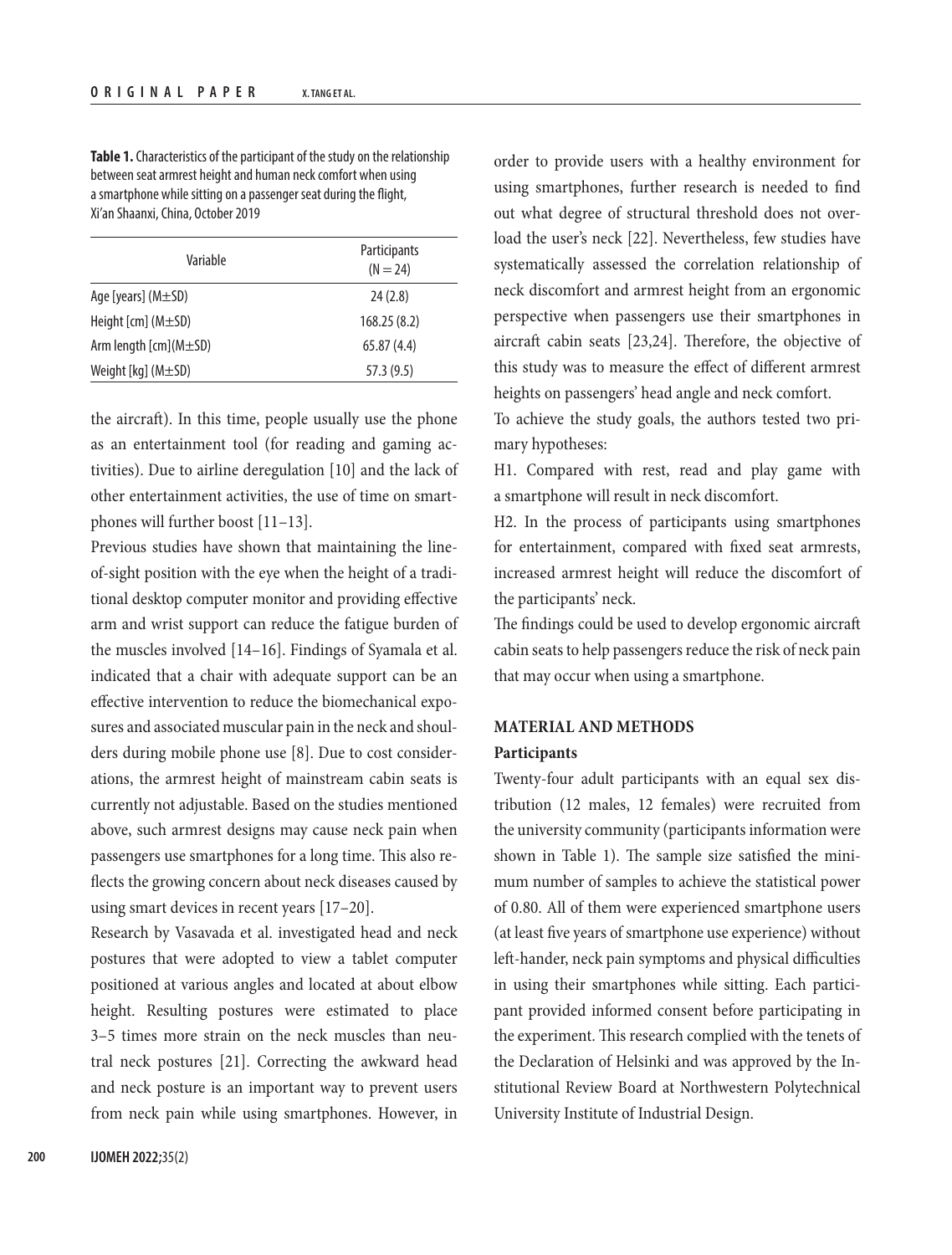

**Figure 1.** Status during 3 tasks: a) resting, b) reading novel, and c) playing game, in the study on the relationship between seat armrest height and human neck comfort when using a smartphone while sitting on a passenger seat during the flight



Figure 2. Experimental protocol schematic in the study on the relationship between seat armrest height and human neck comfort when using a smartphone while sitting on a passenger seat during the flight: a) seat armrest height increased by 5 cm and b) wireless Inertial Measurement Unit Sensors (IMU) placed on the forehead

## **Experimental protocol**

In repeated laboratory experiments, participants were asked to sit in a simulated cabin seat of an unlisted aircraft (room temperature 25°C). The experiment included 3 independent variables:

- 2 types of backrest angles (90° upright and 120° tilted);
- 3 tasks (rest, hold a smartphone with one hand to read a novel and hold the smartphone with both hands to play a game) (Figure 1);
- 3 types of seat armrest height (according to the Chinese aviation industry-standard "HB8496-2014 civil aircraft passenger seat design requirements" armrest height demands, using a 1 cm thick shock-resistant EPE pearl

cotton foam board stack, each increased by 0 cm, 5 cm and 10 cm, as shown in Figure 2a and Figure 3).

A total of 18 different experimental conditions (2×3×3). Each experimental condition was recorded separately for 10 min, and there was a 2 min break between consecutive trials. Previously, several related research articles have used sampling times of around 10 min for single experimental tasks, so for the experiments in this paper, the sampling time for single experimental tasks is sufficient [25–27]. Each participant can determine the gaze distance between the mobile phone and the eyes under different experimental conditions. The dependent variables of the experiment were the angle of flexion of the head.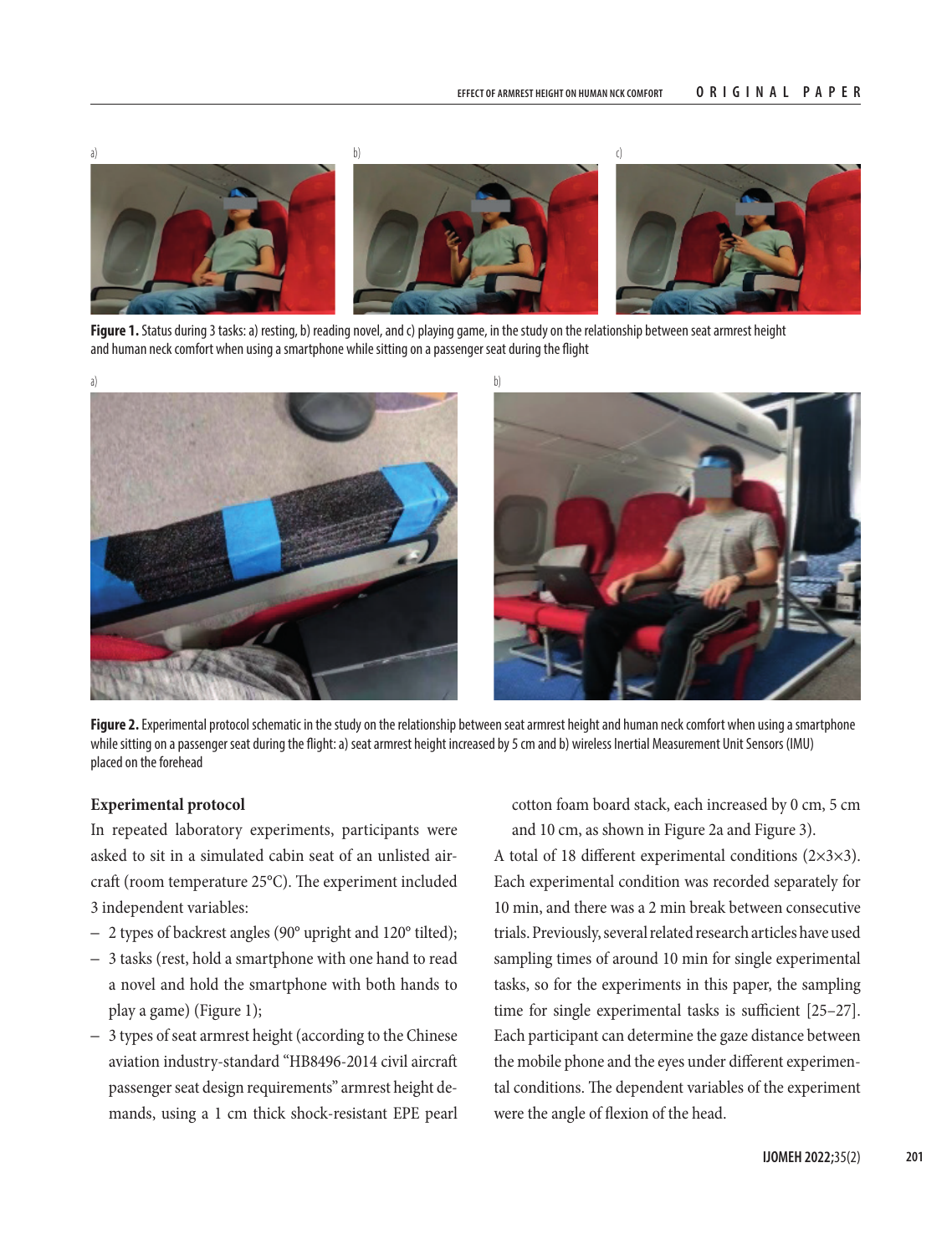

**Figure 3.** Comparison of arm and armrest contact position in the study on the relationship between seat armrest height and human neck comfort when using a smartphone while sitting on a passenger seat during the flight – seat armrest height increased by a) 0 cm, b) 5 cm, and c) 10 cm

To avoid the potential systematic deviation of 18 different experimental conditions during the test, the test order is random. It should be noted that participants' head flexion angles were recorded after they were in a stable motion state, so the captured posture is relatively static.

Before starting the experiment, each participant fully understood the details of the entire experimental procedure through written informed consent. To eliminate potential accidents caused by different device sizes and settings, all participants were given sufficient time  $(\geq 10 \text{ min})$  to learn about the smartphone (Microsoft Lumia 530) required for the experiment and to settle into the condition before data collection began. At the same time, participants were asked to read the same chapter of the same novel and play the same part of the same game. During the rest task, the participants were asked to look straight ahead or to rest with their eyes closed. The height of the armrest above the seat pan is 20 cm. To minimize the fatigue effects caused by the previous stage of the experiment, a 2-minute rest will be given between each experimental session. A questionnaire measuring the participant neck discomfort according to the 5-point Likert scale was also delivered to confirm the results of the measures. For more details, please go to section 3.3.

## Kinematic data

Previous studies have used camera optical motion capture systems to measure the human head flexion angle [8,21,28], but using inertial measurement unit sensors (IMU) has better portability and in many site measurement scenarios their accuracy will just fit the need [7,29].

Therefore, to accurately measure the data of participants' head flexion angle when using smartphone on the aircraft simulated cabin seat, the authors taped the wireless IMU sensor (model: WIT-BWT61CL, Wit-Motion Inc., Shenzhen, China; data sampling rate is 100 Hz; embedded Kalman Filter filter; attitude measurement accuracy is 0.05°) to participants in the middle of the forehead (Figure 2b) and continuous recording head motion data during the experiment. IMU performed a coordinate system correction before each experiment, and the experimental head flexion angle data were given as the difference relative to a fixed global reference system. Participants' head flexion angle data was transmitted to the computer database via wireless bluetooth. Because the head flexion angle did not change much during the experiment, the angle data's mean value was finally used.

#### Subjective assessment

To further study the impact of seat armrest height changes on neck comfort, based on the reference to the local musculoskeletal discomfort (LMD) method [30], according to the experimental conditions, the experiment uses a 5-point Likert scale designed an improved subjective questionnaire of human neck comfort. The values of the Likert scale in the questionnaire from –2–2 indicate extreme discomfort, discomfort, general, comfort, and extreme comfort.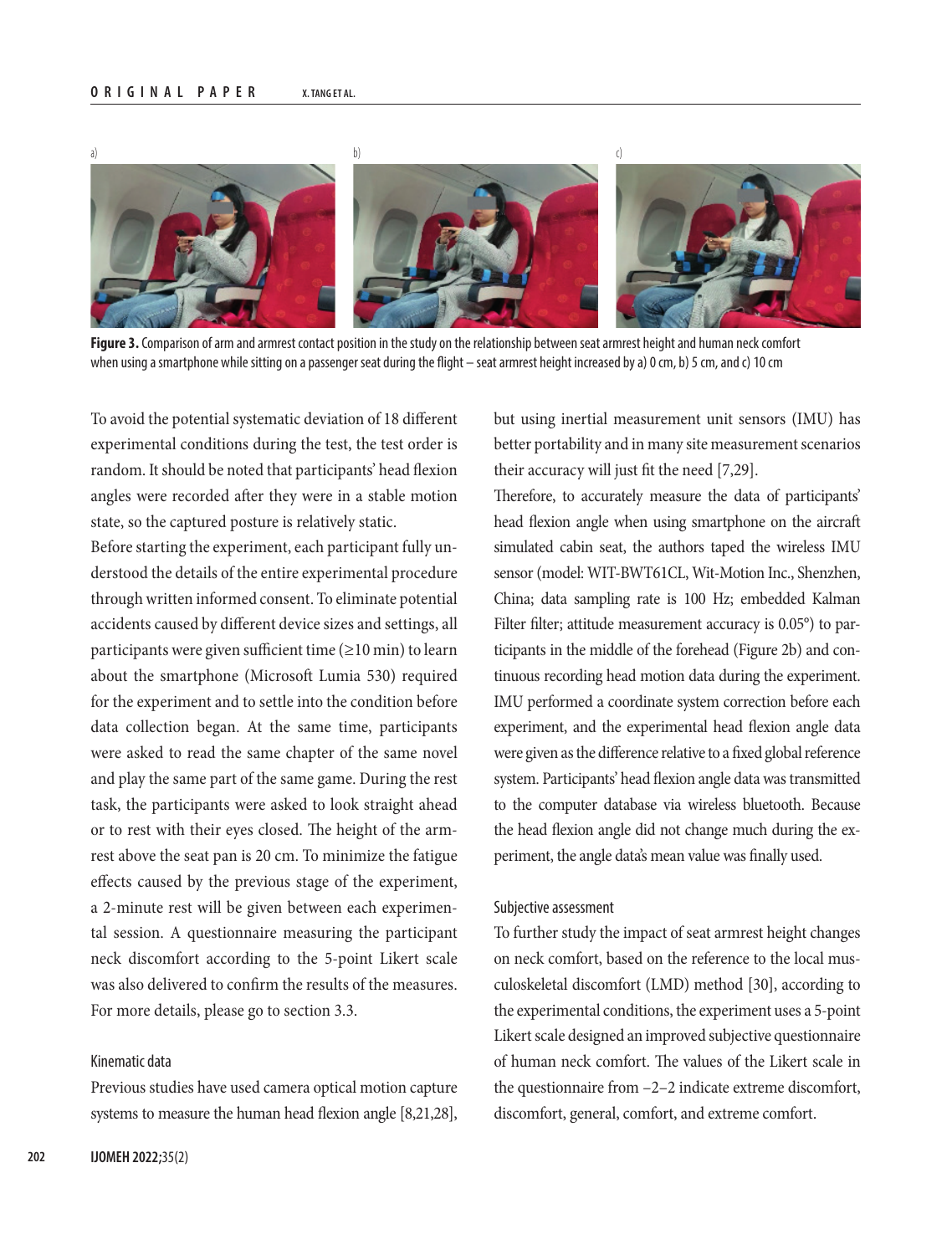**Table 2.** Statistical analysis results ( $N = 24$ ) in the study on the relationship between seat armrest height and human neck comfort when using a smartphone while sitting on a passenger seat during the flight, Xi'an Shaanxi, China, October 2019

|                                             | р            |                          |
|---------------------------------------------|--------------|--------------------------|
| Variable                                    | head flexion | subjective<br>assessment |
| Task                                        | < 0.001      | < 0.001                  |
| Backrest angle                              | < 0.001      | < 0.001                  |
| Seat armrest height                         | < 0.001      | < 0.001                  |
| <b>Body height</b>                          | < 0.001      | < 0.001                  |
| Task $\times$ backrest angle                | 0.190        | < 0.001                  |
| Task $\times$ seat armrest height           | 0.263        | 0.101                    |
| Seat armrest height $\times$ backrest angle | 0.970        | 0.995                    |
| Task $\times$ body height                   | < 0.001      | 0.001                    |
| Seat armrest height $\times$ body height    | 0.004        | 0.110                    |
| Backrest angle $\times$ body height         | 0.006        | 0.008                    |

## Data analysis

All statistical analyses were conducted using Excel and Minitab. The dependent variables of the experiment were the angle of flexion of the head. For all dependent variables, the mean and standard deviation are calculated and used as the measurement results for each experiment. The experiment used repeated measures 2-way analysis of variance (ANOVA) to assess the effects of "task," "back-

rest angle," and "seat armrest height" on head flexion angle and neck comfort level data.

## **RESULTS**

The data in Table 2 are the ANOVA results of all individual data, which showed significant differences in the head flexion angle and the subjective assessment of the neck in all tasks. For the following ANOVA results, significant main effects and interaction effects were tested. The mean data of head flexion angle and neck comfort are shown in Table 3.

## **Head posture**

The variation range of the participant's head flexion angle is as follows: the authors performed an ANOVA test analysis of participants' head activity data, which showed significant differences in each task, backrest angle, seat armrest height and body height ( $p < 0.05$ ). The interaction between height and other factors is significant, but the interaction between other factors is not significant. Participants in the resting state, increasing the height of the armrest, caused the head flexion angle to slightly decrease, but the overall change was not outstanding. Compared with rest, when the armrest height was not increased, and the participants read the novel while hold-

**Table 3.** Head flexion angle and neck comfort status value  $(N = 24)$  in the study on the relationship between seat armrest height and human neck comfort when using a smartphone while sitting on a passenger seat during the flight, Xi'an Shaanxi, China, October 2019

| Variable                             | Seat armrest height |                 |                 |                     |                 |                 |                    |                 |                 |
|--------------------------------------|---------------------|-----------------|-----------------|---------------------|-----------------|-----------------|--------------------|-----------------|-----------------|
|                                      | while resting       |                 |                 | while reading novel |                 |                 | while playing game |                 |                 |
|                                      | 0 <sub>cm</sub>     | 5 <sub>cm</sub> | $10 \text{ cm}$ | 0 <sub>cm</sub>     | 5 <sub>cm</sub> | $10 \text{ cm}$ | 0 <sub>cm</sub>    | 5 <sub>cm</sub> | $10 \text{ cm}$ |
| Head flexion angle [degrees] (M)     |                     |                 |                 |                     |                 |                 |                    |                 |                 |
| backrest angle - upright             | 11.83               | 11.69           | 11.85           | 13.92               | 12.87           | 13.14           | 14.24              | 13.34           | 13.40           |
| backrest angle - tilted              | 10.83               | 11.56           | 10.5            | 12.72               | 11.68           | 12.00           | 13.31              | 12.69           | 12.97           |
| Neck comfort status <sup>a</sup> (M) |                     |                 |                 |                     |                 |                 |                    |                 |                 |
| backrest angle – upright             | $-0.20$             | 0.37            | $-0.25$         | $-0.33$             | 0.25            | $-0.37$         | $-0.75$            | 0.20            | $-0.16$         |
| backrest angle - tilted              | 0.62                | 1.08            | 0.66            | $-0.16$             | 0.50            | $-0.04$         | $-0.62$            | 0.37            | $-0.33$         |

a Subjective measurement data of neck comfort status.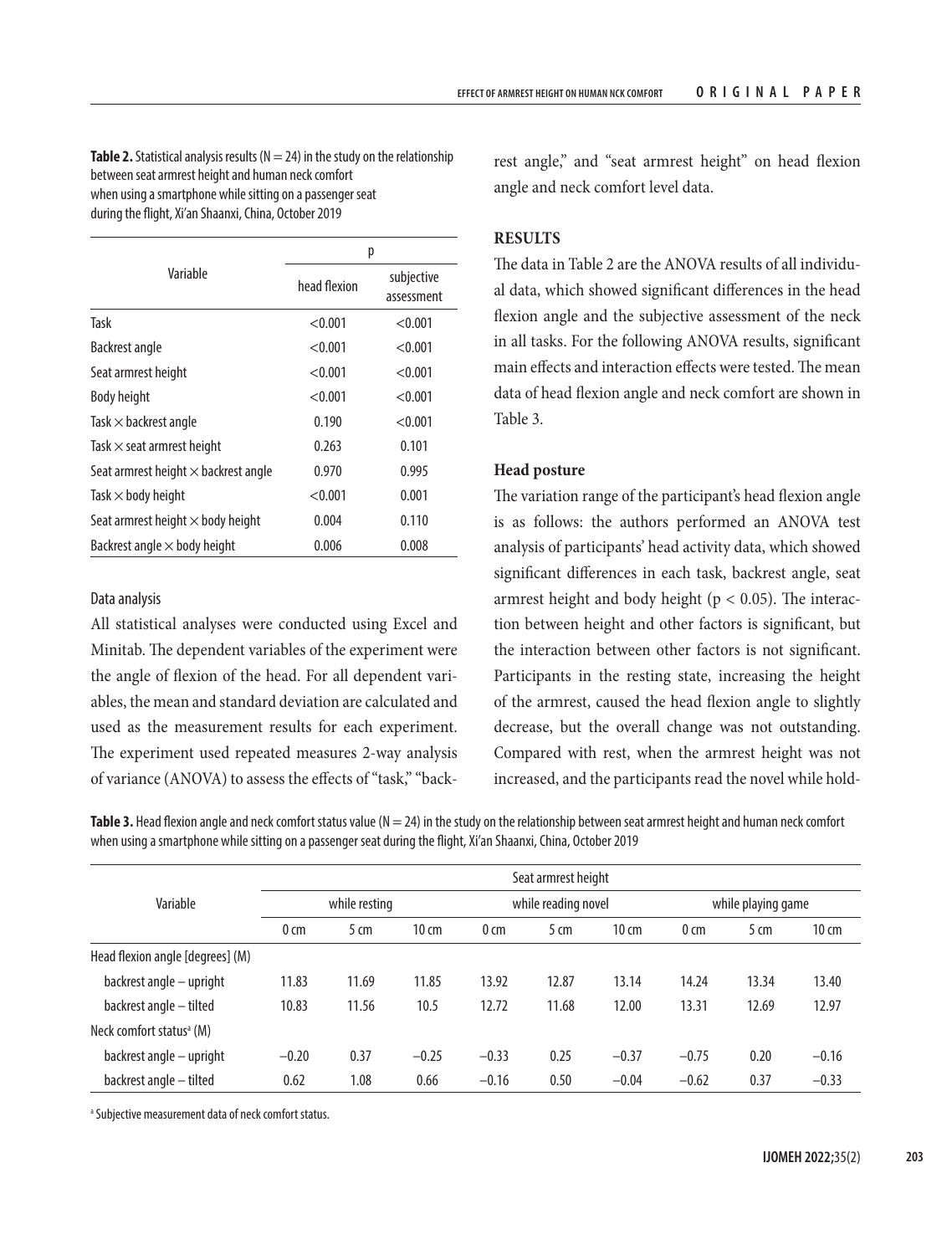

Data given as mean value and error bar marked with 95% CI.

**Figure 4.** a) Head flexion angle and b) neck comfort status in the study on the relationship between seat armrest height and human neck comfort when using a smartphone while sitting on a passenger seat during the flight, Xi'an Shaanxi, China, October 2019

ing the smartphone with 1 hand, the head flexion angle increased dramatically to 13.92° (0 cm, backrest upright) and 12.72° (0 cm, backrest tilted).

However, when the armrest was increased to 5 cm and 10 cm, the head flexion angles of the participants were reduced to 12.87° (5 cm, backrest upright), 13.14° (10 cm, backrest upright) and 11.68° (5 cm, backrest tilted), 12.00° (10 cm, backrest tilted). When the height of the armrest did not increase, and the participants held the smartphone with both hands to play the game, the head flexion angle continued to increase markedly to 14.24° (0 cm, backrest upright) and 13.31° (0 cm, backrest tilted). Nevertheless, when the armrest was increased

to 5 cm and 10 cm, the head flexion angles of the participants were reduced to 13.34° (5 cm, backrest upright), 13.40° (10 cm, backrest upright) and 12.69° (5 cm, backrest tilted), 12.97° (10 cm, backrest tilted) (Figure 4a).

## **Subjective assessment**

All 24 questionnaires collected were filled out by the above experimental participants at the time of the experiment. The Cronbach's α value of the questionnaire calculated using Minitab was 0.913. The authors performed ANOVA test analysis of participants' subjective assessment data, which showed significant differences in a various task ( $p < 0.05$ ). According to statistical data analysis, the main effects of TASK, BA, and SAH are significant. There is no interaction between TASK\*BA, TASK\*SAH and SAH\*BA. Participants have a higher neck comfort level when the armrest is increased by 5 cm. Both too high (increased by 10 cm) and too low (increased by 0 cm) armrests will adversely affect the neck comfort. The tilted angle of the backrest also had a significant impact on participants' necks comfort. Participants have higher neck comfort when the backrest is tilted compared to upright. Participants' neck comfort also showed great differences in different tasks, and comfort during rest was always the highest (Figure 4b).

In summary, the neck subjective comfort questionnaire could reflect the overall impact of seat armrest height on participants' neck comfort. This conclusion is consistent with the head flexion angle experiment.

#### **DISCUSSION**

This study evaluated whether there was a difference in the effect of armrest height on participants' head flexion angles and neck comfort when using a smartphone in an aircraft cabin seat. The results show that the head flexion angle and the neck comfort were both affected by the seat's armrest height.

The analysis results of kinematic data show that when participants use smartphones, increasing the armrest height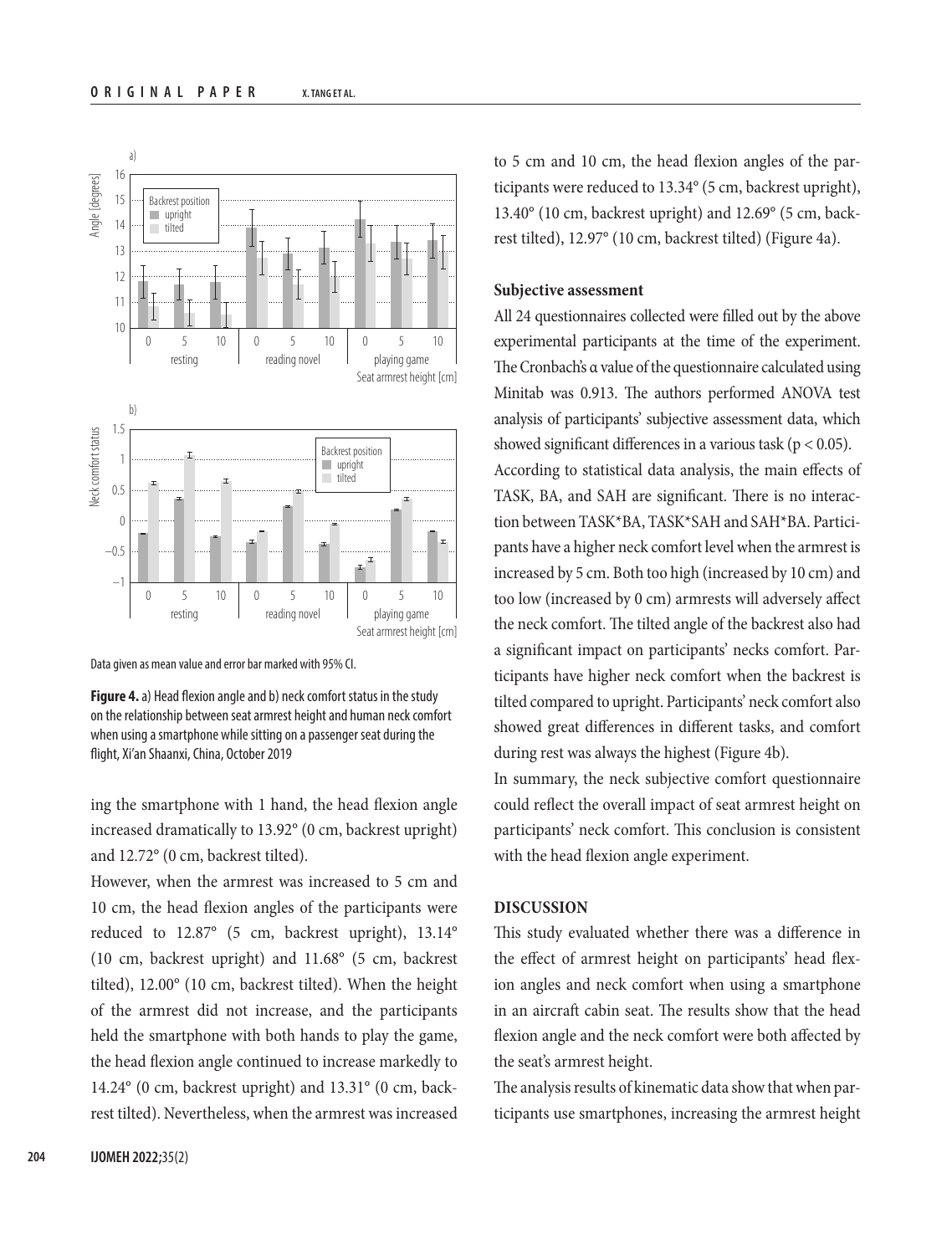by 5 cm and 10 cm can significantly reduce the head flexion angle. This is consistent with the results of previous related studies, which show that proper seat armrest support can positively improve the posture of the head and neck, thereby helping to reduce neck fatigue caused by smartphone use [8].

However, in previous aircraft cabin seat related research, it was not mentioned that when using a smartphone, excessively increasing the armrest height will lead to increased head flexion angle and neck discomfort. In this study, when the height of the armrest was increased by 10 cm, the value of the head flexion angle of the participants increased.

After discussing with participants and analyzing the experimental images, the authors found that when the armrest height increased by 5 cm, participants used the elbow joint of their arms to contact the increased armrest surface; but when the armrest height increased by 10 cm, participants used the elbow joint of their arms to contact the armrest surface, which would cause discomfort of the upper arm and shoulder muscles, so participants would use the forearm muscles to contact the armrest surface when using the smartphone (Figure 3). This will lead to a reduction in the height of the smartphone held by the participants, which will affect the head flexion angle and comfort level of the neck. This phenomenon is involved in more complex biomechanical studies and will be further explored in the future.

The results of this study suggest that in the process of using a smartphone on a passenger seat, consider seat armrests that can be properly adjusted in height, which can effectively reduce the risk of passenger head flexion angle and neck discomfort. Considering the prevalence of passengers using smartphones in aircraft, the results of this study provide essential theoretical suggestions for the optimization of passenger cabin seats in the future.

Under normal circumstances, passengers might will adjust their posture appropriately when their necks are

uncomfortable during the use of smartphones in airplanes. Therefore, it is a feasible experimental protocol to monitor the postural changes of subjects through a long time experiment. However, this paper is more concerned with the effect of armrest height change on participants' head flexion angle and neck comfort under different task situations. The authors found experimentally that the participants' head flexion angle would be relatively stable during the task performance, so they did not consider monitoring the postural changes for a longer period of time. Therefore, the experiments measured the head flexion and neck comfort of participants after maintaining the initial posture under different tasks with fixed time variables.

Although the experiment in this paper was carefully designed, they have some limitations.

Every single experimental task is relatively short, which is not a good representative for assessing the physical fatigue of users who use smartphones for a long time in aircraft cabin seats. Although the experiments in this paper did not consider the frequency or duration of participants' task posture maintenance, it is appropriate to explore the effects of smartphone use on head flexion angle and neck comfort when considering fixed time variables, since participants' posture while using smartphone was relatively fixed. The long-term effects of armrest design on neck muscle activity and fatigue will be further investigated in the future.

Although the authors controlled the models of the smartphones in the experiment, users tended to use phones of different sizes in real-world scenarios, so the actual neck comfort levels of passengers could not be further accurately measured.

The subjective discomfort assessment can further reflect the measurement accuracy of the participants in the experimental task based on the analysis of objective measurement data; however, the subjective discomfort assessment in this study has the potential for further im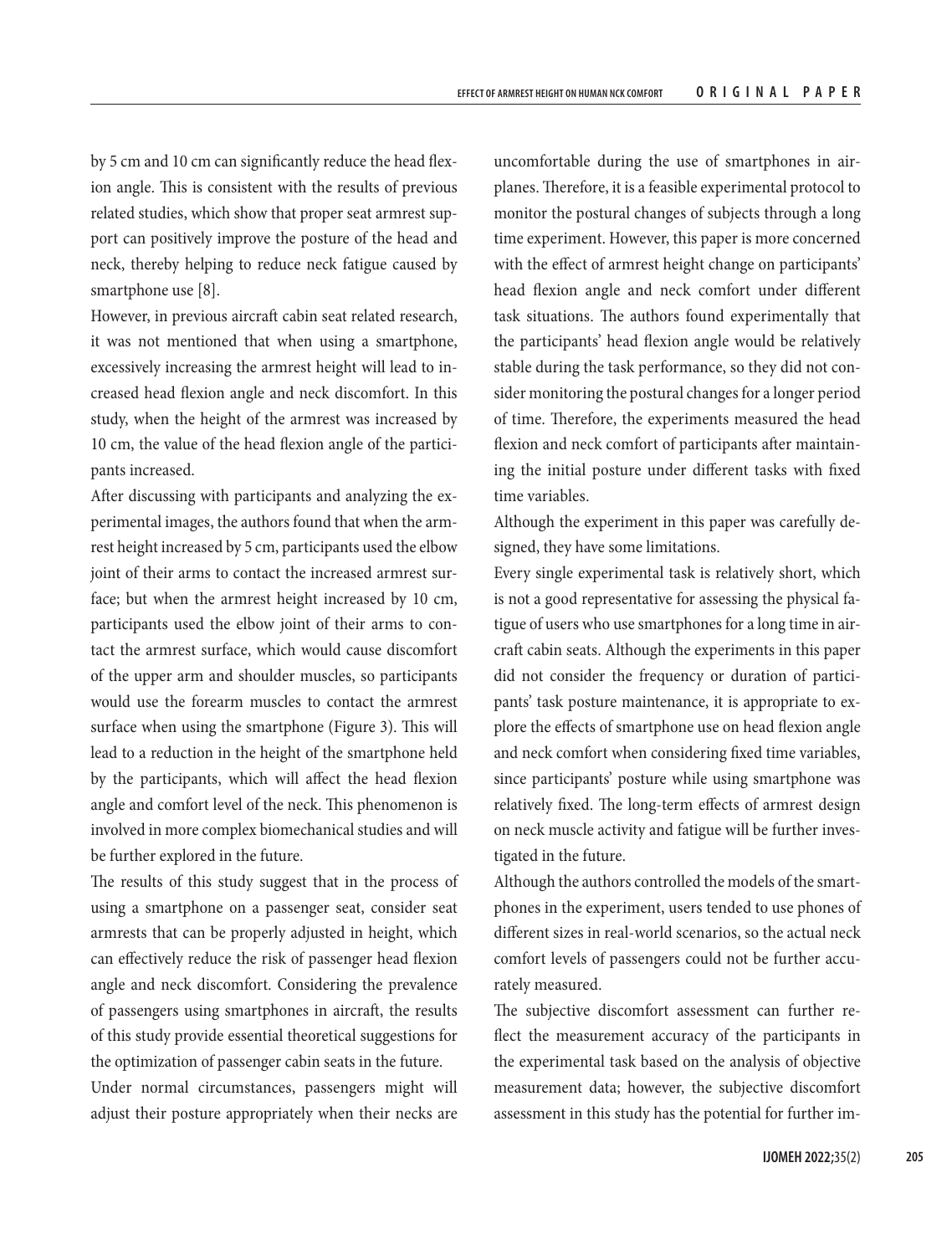provement based on different population characteristics and experiments.

The study only measured the neck comfort level of participants and did not measure other related parts (such as the anterior deltoid muscle that is used to evaluate the primary supporting role in the use of smartphones). Future studies will consider including more body parts assessment indicators.

This study did not collect participants' vision data. Correcting vision may affect participants' sight distance when using mobile phones.

Based on different research tasks, this paper only conducted ANOVA analysis on height and head flexion Angle, and did not conduct optimization analysis on armrest height for subjects with different heights and weights. The authors will improve this issue in future research work.

Due to the limitation of experimental samples in the university community, data surveys of different age groups need to be further improved in future research. According to experimental analysis, there is a correlation between the head flexion angle and the height of the smartphone holding. But for people of different ages (such as children and the elderly), whether the perception of neck comfort is more sensitive will be further explored in the future.

Because arm length and height are generally positively correlated, the experiment only considered height differences among different genders. The effect of arms-length on the head flexion angle and neck comfort will be further explored in the future.

The article did not conduct further experimental analysis on the comfort and accessibility of adjacent passengers with raised armrests. However, in order to ensure the evacuation efficiency of the passengers in emergency situations, the proposed armrest raising strategy needs to be adjustable; too high and fixed armrests will hinder the emergency evacuation efficiency of the passengers.

## **CONCLUSIONS**

This study examines the head flexion angle and neck comfort of the participants when using their smartphone on the aircraft's simulated cabin seat. The findings of this laboratory-based study indicate that using a smartphone in an aircraft seat will increase the head flexion angle, thereby increasing the risk of discomfort and injury to the neck area. Consider seat armrests that can be properly adjusted in height, which can effectively reduce the risk of passenger head flexion angle and neck discomfort. The results of this study could provide some references for future aircraft cabin seat design.

#### **ACKNOWLEDGMENTS**

The authors would like to thank Zhang Luwei, Hao Fan and Gang Jiang for their help in the process of data collection and writing.

## **REFERENCES**

- 1. Smith A. Record shares of Americans now own smartphones, have home broadband. Pew Research Center 2017;12:1–2.
- 2. Namwongsa S, Puntumetakul R, Neubert MS, Boucaut R. Effect of neck flexion angles on neck muscle activity among smartphone users with and without neck pain. Ergonomics 2019; 62(12):1524–33.
- 3. Ko P-H, Hwang Y-H, Liang H-W. Influence of smartphone use styles on typing performance and biomechanical exposure. Ergonomics 2016;59(6):821–8.
- 4. Xie Y, Szeto GPY, Dai J, Madeleine P. A comparison of muscle activity in using touchscreen smartphone among young people with and without chronic neck-shoulder pain. Ergonomics 2016;59(1):61–72.
- 5. Ning X, Huang Y, Hu B, Nimbarte AD. Neck kinematics and muscle activity during mobile device operations. Int J Ind Ergon. 2015;48:10–5.
- 6. Xie YF, Szeto G, Madeleine P, Tsang S. Spinal kinematics during smartphone texting – A comparison between young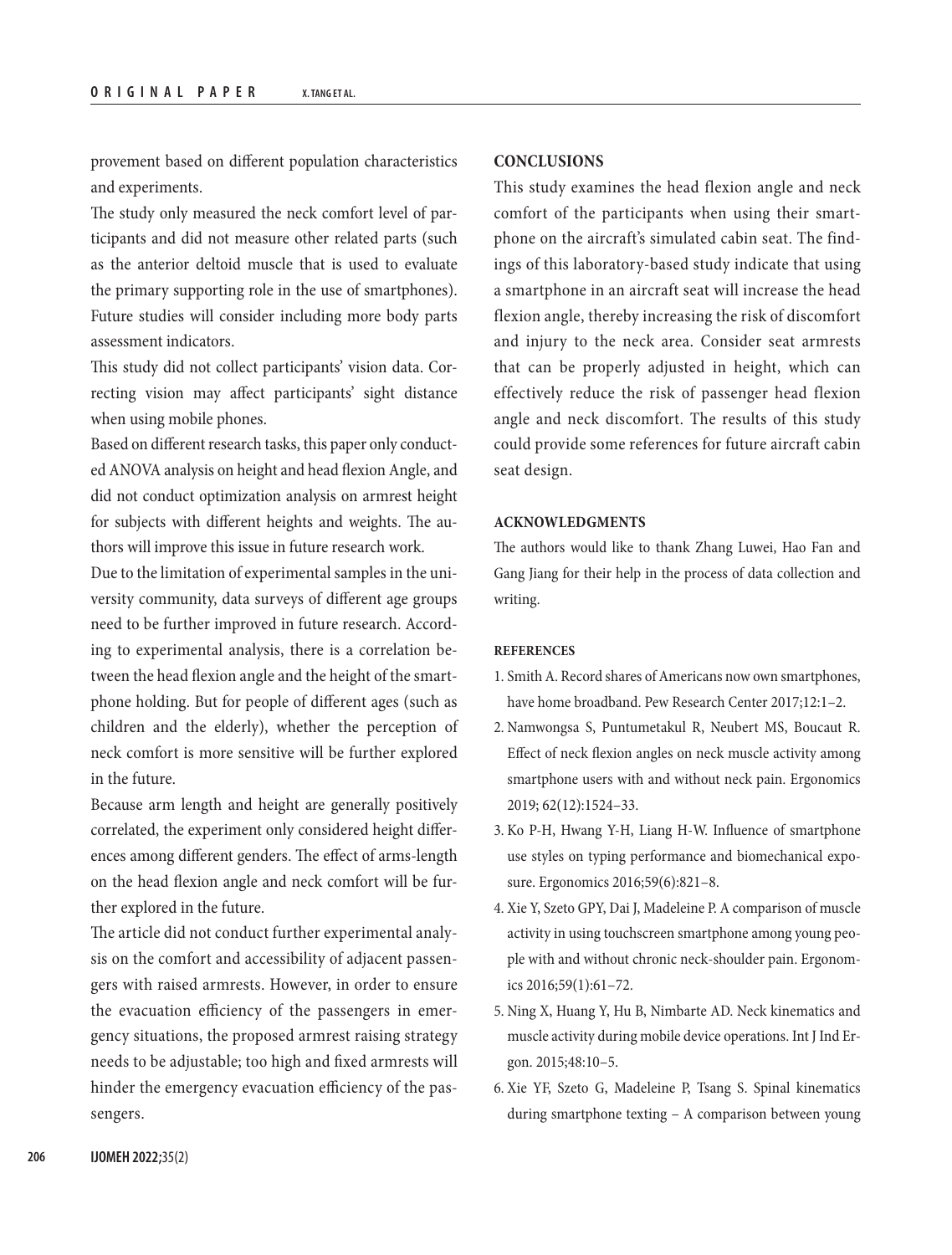adults with and without chronic neck-shoulder pain. Appl Ergon 2018;68:160–8.

- 7. Han H, Shin G. Head flexion angle when web-browsing and texting using a smartphone while walking. Appl Ergon 2019;81:102884.
- 8. Syamala KR, Ailneni RC, Kim JH, Hwang J. Armrests and back support reduced biomechanical loading in the neck and upper extremities during mobile phone use. Appl Ergon 2018;73:48–54.
- 9. Lee S, Kang H, Shin G. Head flexion angle while using a smartphone. Ergonomics 2015;58(2):220–6.
- 10. Cyrus Lee. China finally lifts ban on mobile phone use during flights; 2018.
- 11. Alamdari F. Airline in-flight entertainment: the passengers' perspective. J Air Transp Manag. 1999;5(4):203–9.
- 12. Lin K-D, Chang J-F. Communications and entertainment onboard a high-speed public transport system. IEEE Wireless Commun. 2002; 9(1):84–9.
- 13. Salehan M, Negahban A. Social networking on smartphones: When mobile phones become addictive. Computers in Human Behavior 2013;29(6):2632–9.
- 14. Kothiyal K, Bjørnerem AM. Effects of computer monitor setting on muscular activity, user comfort and acceptability in office work. Work 2009;32(2):155–63.
- 15. Onyebeke LC, Young JG, Trudeau MB, Dennerlein JT. Effects of forearm and palm supports on the upper extremity during computer mouse use. Appl Ergon 2014;45(3): 564–70.
- 16. Straker L, Mekhora K. An evaluation of visual display unit placement by electromyography, posture, discomfort and preference. Int J Ind Ergon. 2000;26(3):389–98.
- 17. Berolo S, Wells RP, Amick BC. Musculoskeletal symptoms among mobile hand-held device users and their relationship to device use: A preliminary study in a Canadian university population. Appl Ergon 2011;42(2):371–8.
- 18. Gilman L, Cage DN, Horn A, Bishop F, Klam WP, Doan AP. Tendon rupture associated with excessive smartphone gaming. JAMA Intern Med 2015;175(6):1048–9.
- 19. Gustafsson E, Thomée S, Grimby-Ekman A, Hagberg M. Texting on mobile phones and musculoskeletal disorders in young adults: A five-year cohort study. Appl Ergon 2017;58:208–14.
- 20. Gustafsson E, Johnson PW, Hagberg M. Thumb postures and physical loads during mobile phone use – a comparison of young adults with and without musculoskeletal symptoms. J Electromyogr Kinesiol 2010;20(1):127–35.
- 21. Vasavada AN, Nevins DD, Monda SM, Hughes E, Lin DC. Gravitational demand on the neck musculature during tablet computer use. Ergonomics 2015;58(6):990–1004.
- 22. Xie Y, Szeto G, Dai J. Prevalence and risk factors associated with musculoskeletal complaints among users of mobile handheld devices: A systematic review. Appl Ergon 2017;59(Pt A):132–42.
- 23. Douglas EC, Gallagher KM. The influence of a semi-reclined seated posture on head and neck kinematics and muscle activity while reading a tablet computer. Appl Ergon 2017;60:342–7.
- 24. Hansraj K. K. Assessment of stresses in the cervical spine caused by posture and position of the head. Surg Technol Int 2014; 25(25):277–9.
- 25. Holmes MWR, Carvalho DE de, Karakolis T, Callaghan JP. Evaluating Abdominal and Lower-Back Muscle Activity While Performing Core Exercises on a Stability Ball and a Dynamic Office Chair. Hum Factors 2015;57(7): 1149–61.
- 26. McDonald AC, Mulla DM, Keir PJ. Using EMG Amplitude and Frequency to Calculate a Multimuscle Fatigue Score and Evaluate Global Shoulder Fatigue. Hum Factors 2019;61(4):526–36.
- 27. Yoon W, Choi S, Han H, Shin G. Neck Muscular Load When Using a Smartphone While Sitting, Standing, and Walking. Hum Factors 2020:18720820904237.
- 28. Young JG, Trudeau M, Odell D, Marinelli K, Dennerlein JT. Touch-screen tablet user configurations and casesupported tilt affect head and neck flexion angles. Work 2012;41(1):81–91.